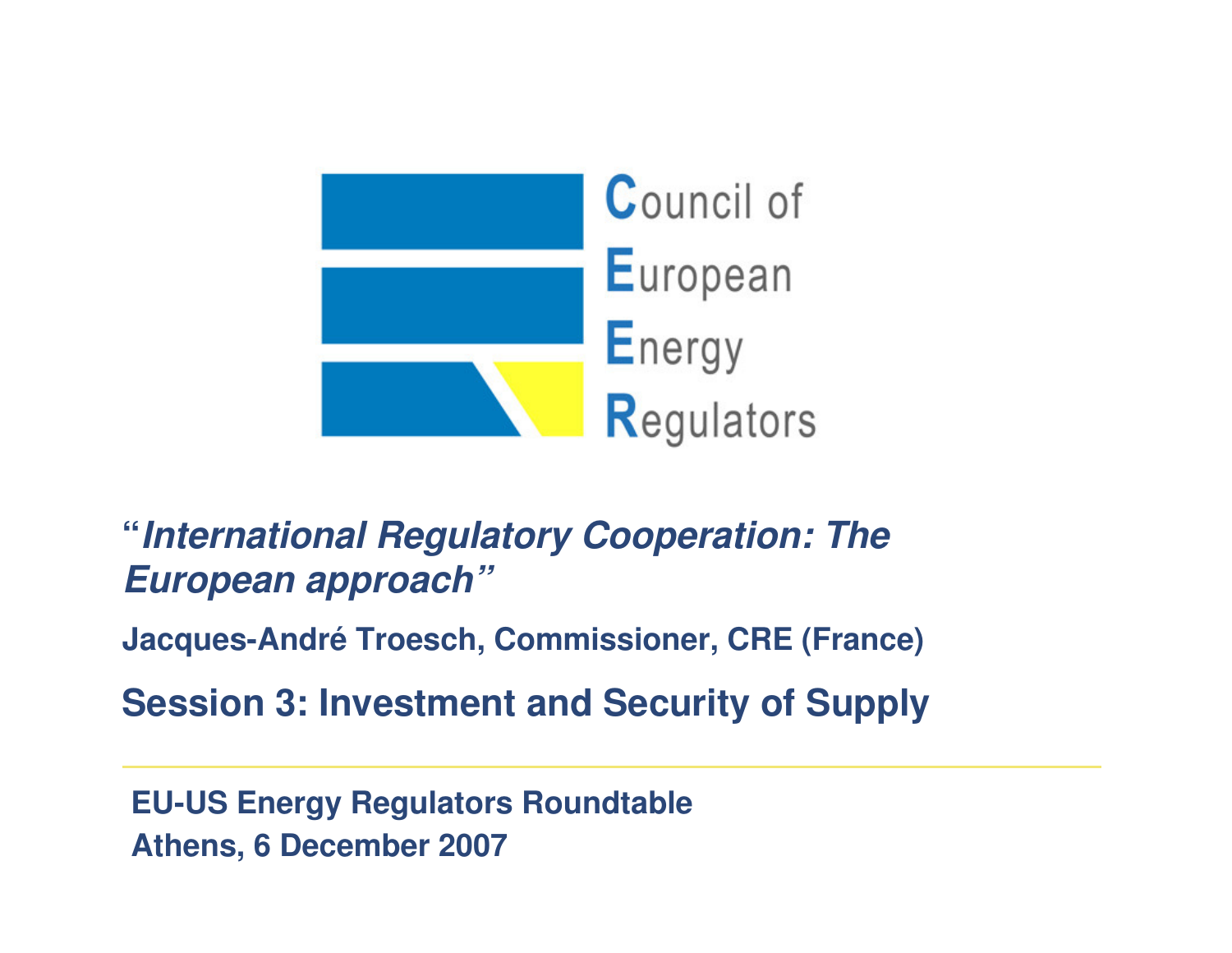#### Council of European Energy Regulators

 $\bullet$ **First steps**

**Contents**

- $\bullet$ **The International Cooperation Strategy of CEER**
- $\bullet$ **Major regional and bilateral initiatives**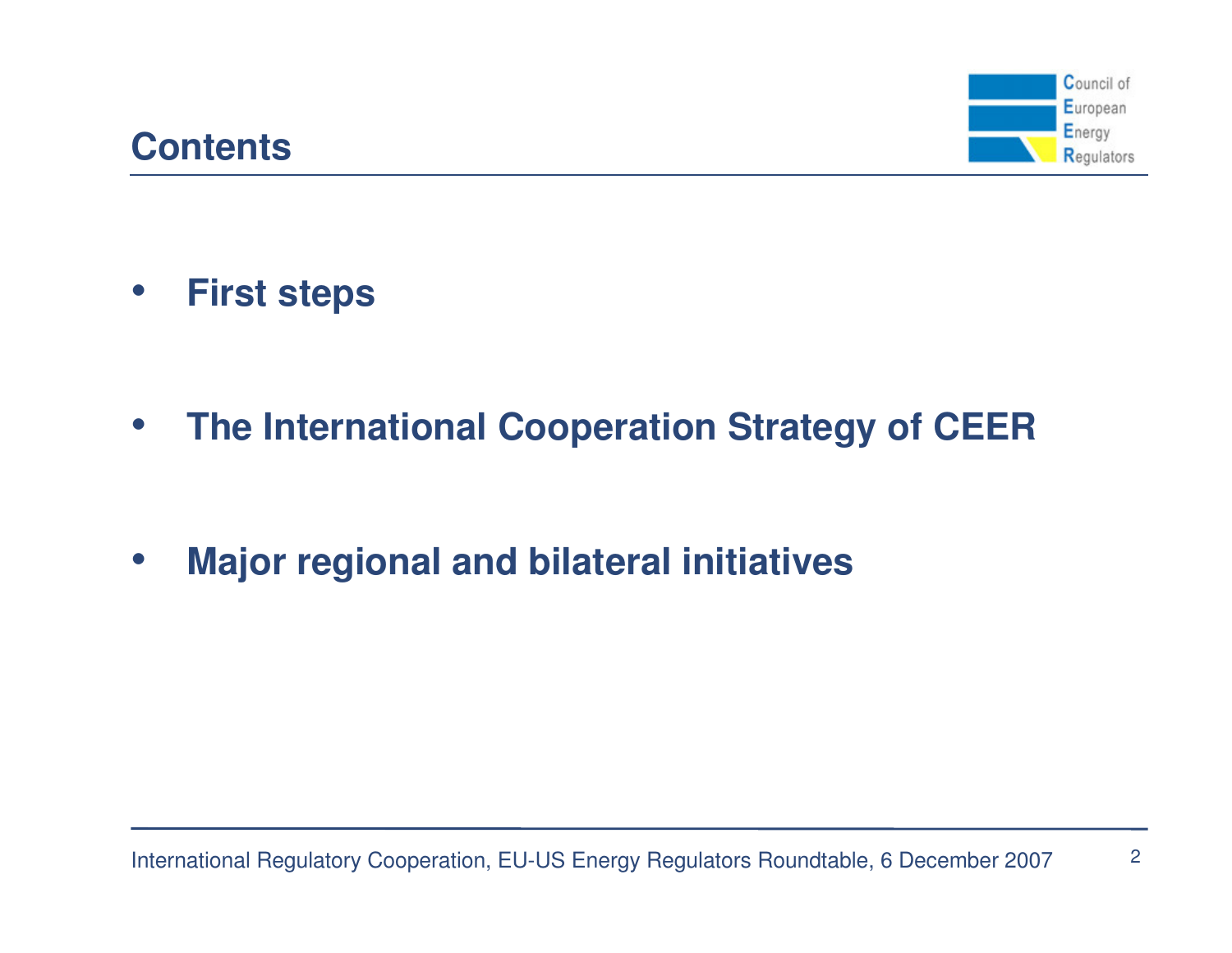

### **1. First steps**

International Regulatory Cooperation, EU-US Energy Regulators Roundtable, 6 December 2007

3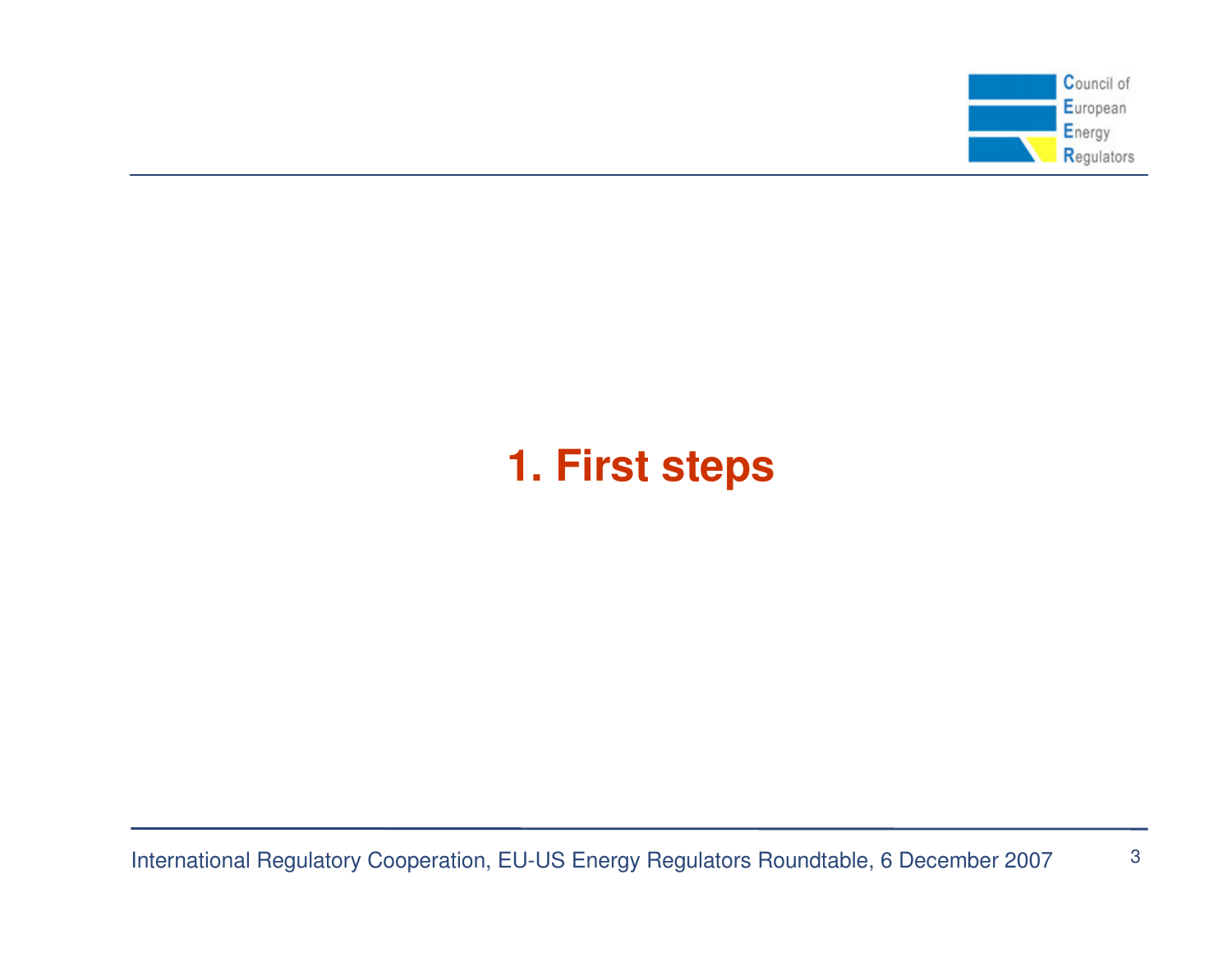

- • **At the beginning of the decade, the CEER has developed international cooperation activities with both national regulators and regulatory associations worldwide**
- • **These activities were aimed at exchanging information on regulatory practices, benchmarking and institutional building:**
	- $\bullet$ The New Member States Initiative (NMS WG)
	- $\bullet$ The South East Europe Energy Regulation Initiative (SEEER WG)
	- $\bullet$ The cooperation with Euromed regulators
	- • The EU-US round tables, with NARUC-National Association of Regulatory Utility Commissioners
	- $\bullet$ The relations with ERRA (Energy Regulators Regional Association)
	- • The promotion of the World Forum on Energy Regulation (WFER) andthe establishment of the International Energy Regulation Network(IERN)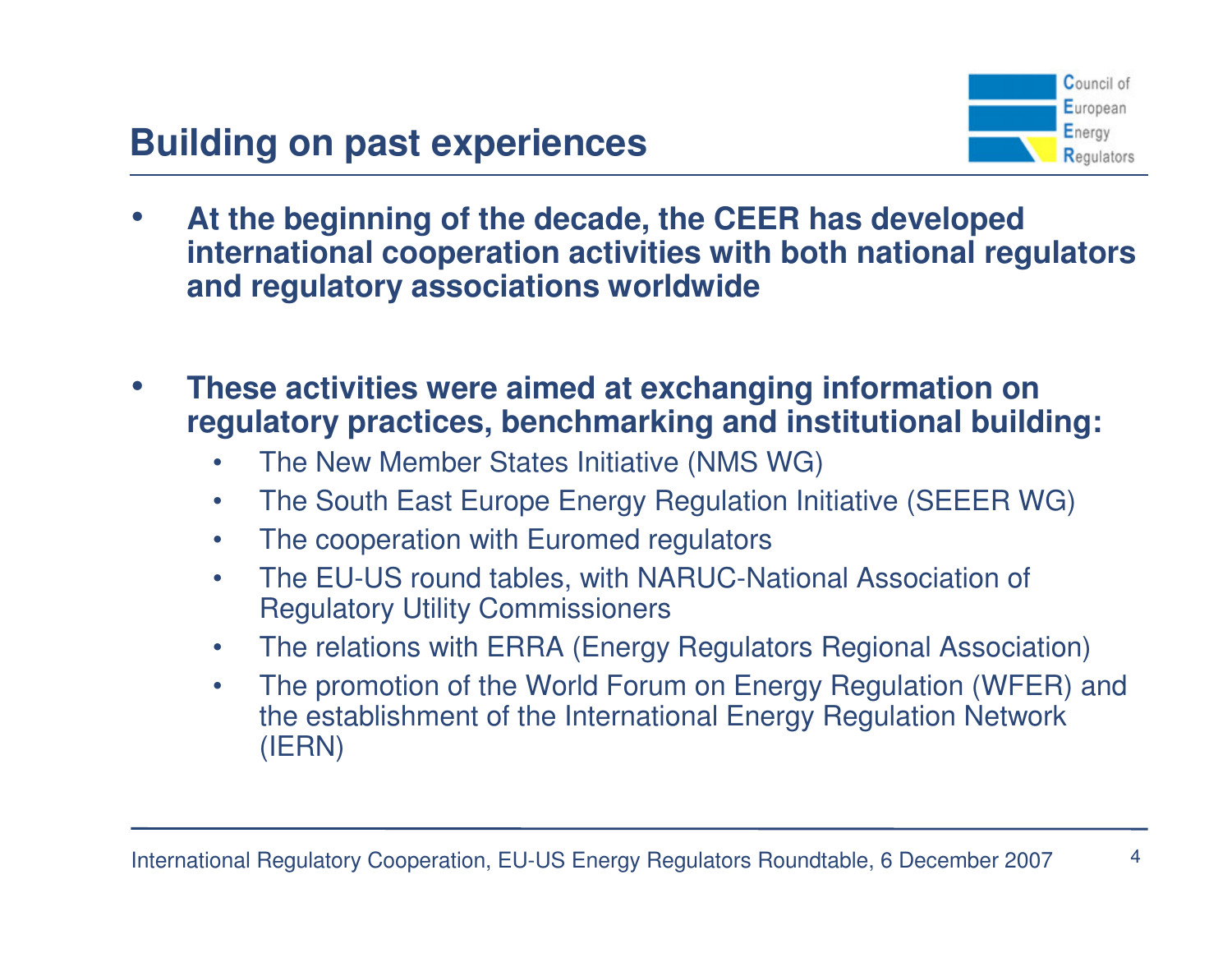

- $\bullet$  However, halfway to 2010, experience has proved that there was aneed for better coordination and monitoring of international cooperation initiatives led by European regulators
- $\bullet$  Therefore, task forces were set up to draft a paper summarising the current situation and proposing improvements: the "Concept Paper on Training and International Cooperation", presented to the CEER General Assembly in July 2006
- • Finally, the CEER decided that for consistency reasons to take into account European Commission's priorities in the light of the major changes introduced into the EU's external policy in 2006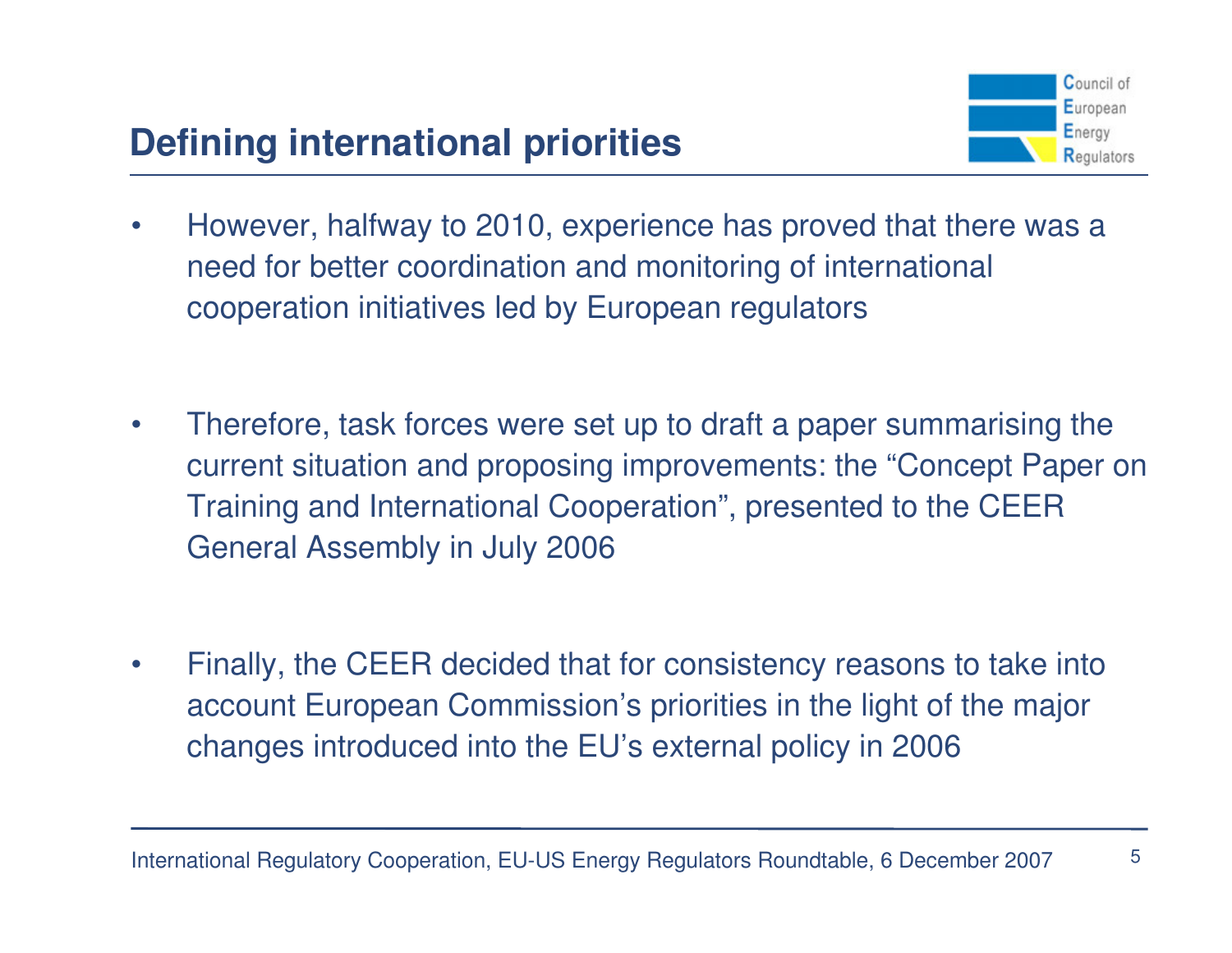

# **2. The International Cooperation Strategyof CEER**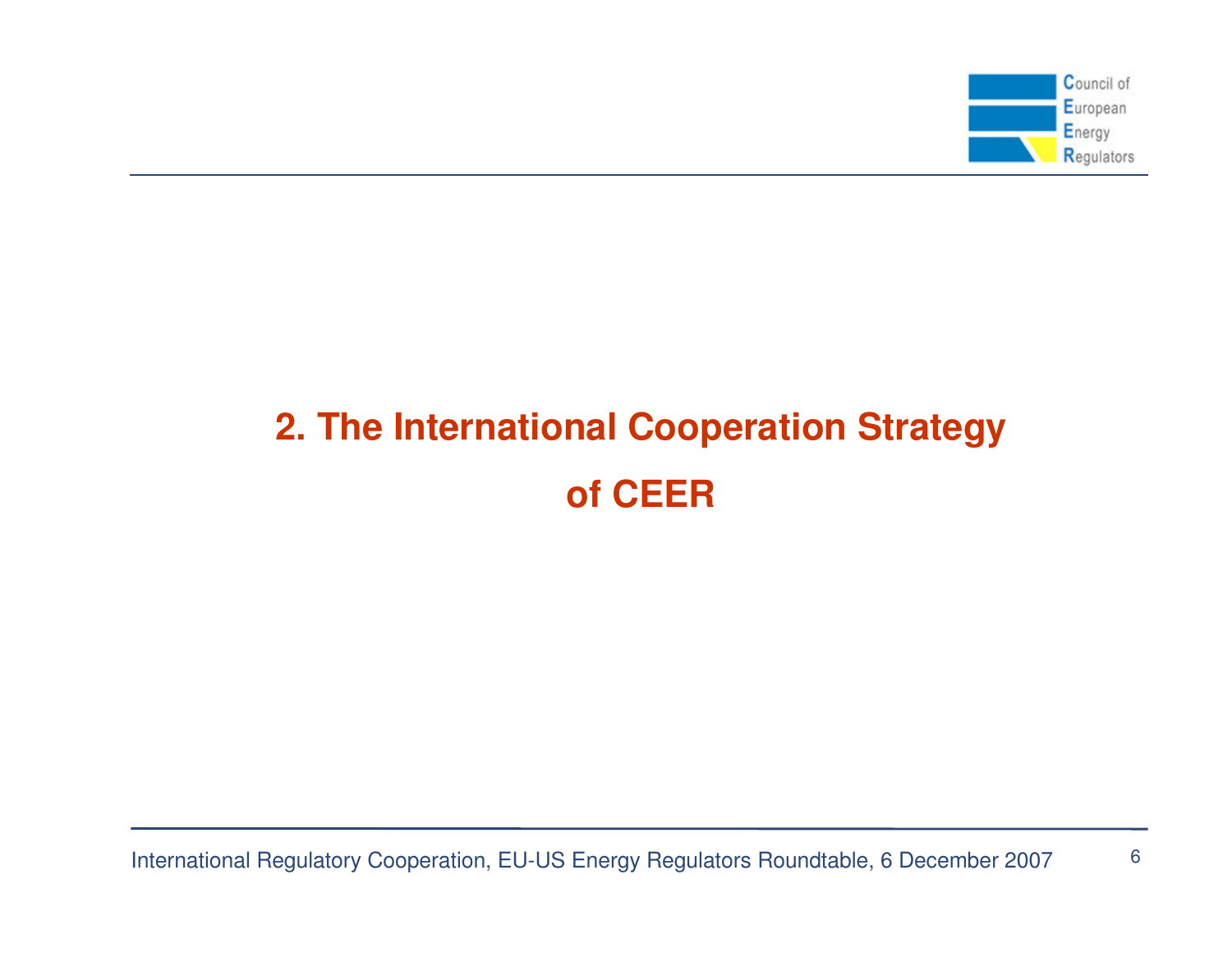

- • **In December 2006, the CEER General Assembly decided to set up a Working Group dealing with international cooperation issues: the International Strategy Group (ISG)**
- • **According to the CEER's 2007 Work Programme, the ISG has among its duties:**
	- $\bullet$ to review the overall CEER international cooperation strategy (ISG-1);
	- $\bullet$  to establish proposals for the priority tasks and actions attached to each geographic area (ISG-2);
	- $\bullet$  to maintain relations with DG RELEX and DG TREN on international issues and generally represent CEER on notably international dimension (ISG-3);
	- $\bullet$ to develop a suitable training policy for CEER (ISG-4).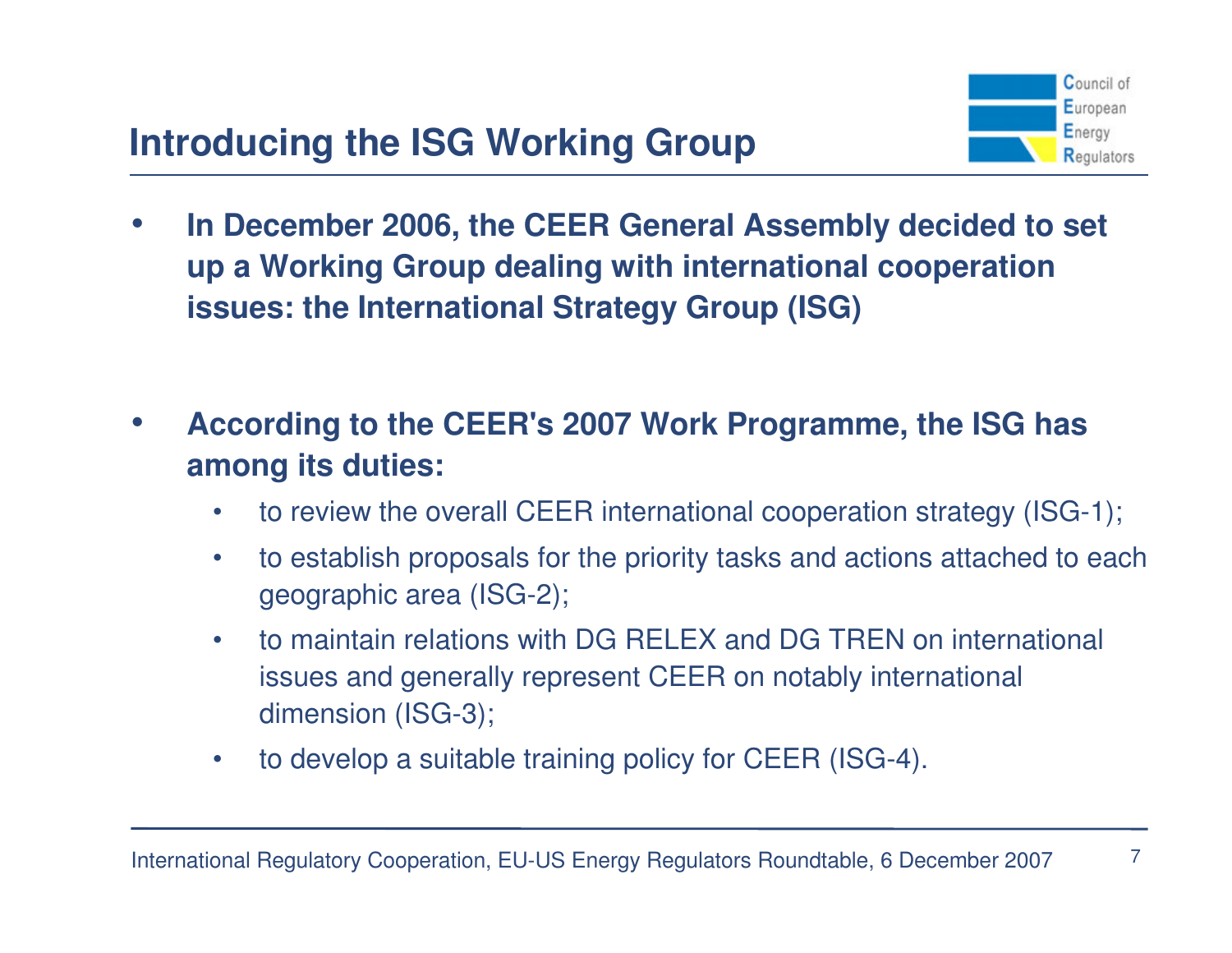

- • **The main objectives of a European regulators' international strategy are the following:**
	- • **developing international cooperation activities** in a coordinated and meaningful way, in accordance with well-defined priorities
	- • **identifying the most effective means to promote a "European Regulatory Model" abroad,** particularly in areas where bilateral commercial relations are important
	- $\bullet$  **maintaining a dialogue on best practices** with other mature regulatory systems
	- •**adapting continuously the strategy** in keeping with the evolution of conditions and priorities
- $\bullet$  **International cooperation activities at regulatory level should be undertaken in close coordination with the development of an EU international energy policy**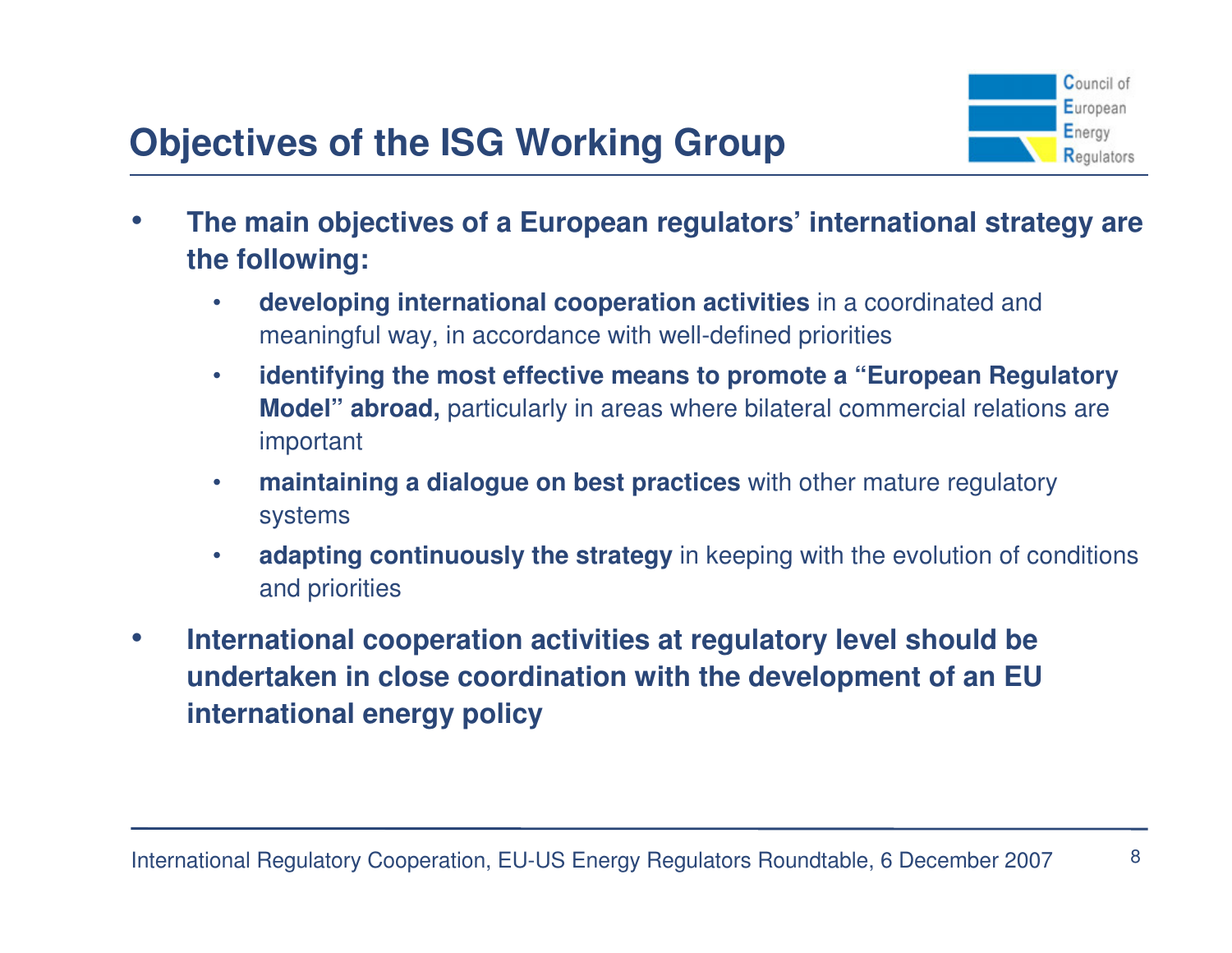

#### **1. Supporting the EU policy with regard to security of supply:**

- • the European regulatory authorities shall assist the European institutions in further developing policies with important gas producers and/or transit countries
- $\bullet$  the first axis involves: Russia, Ukraine and Moldova, Algeria, the countries of the "Baku initiative", other ERRA members, "Euromed"countries

#### **2. Supporting the implementation of the EU energy acquis:**

- • the EU and the European regulatory authorities shall cooperate with the regulators of these countries towards greater consistency or even harmonisation between the development of energy regulation in EU countries and in candidate/potential candidate for accession, as well as Energy Community countries
- $\bullet$ the second axis also includes Switzerland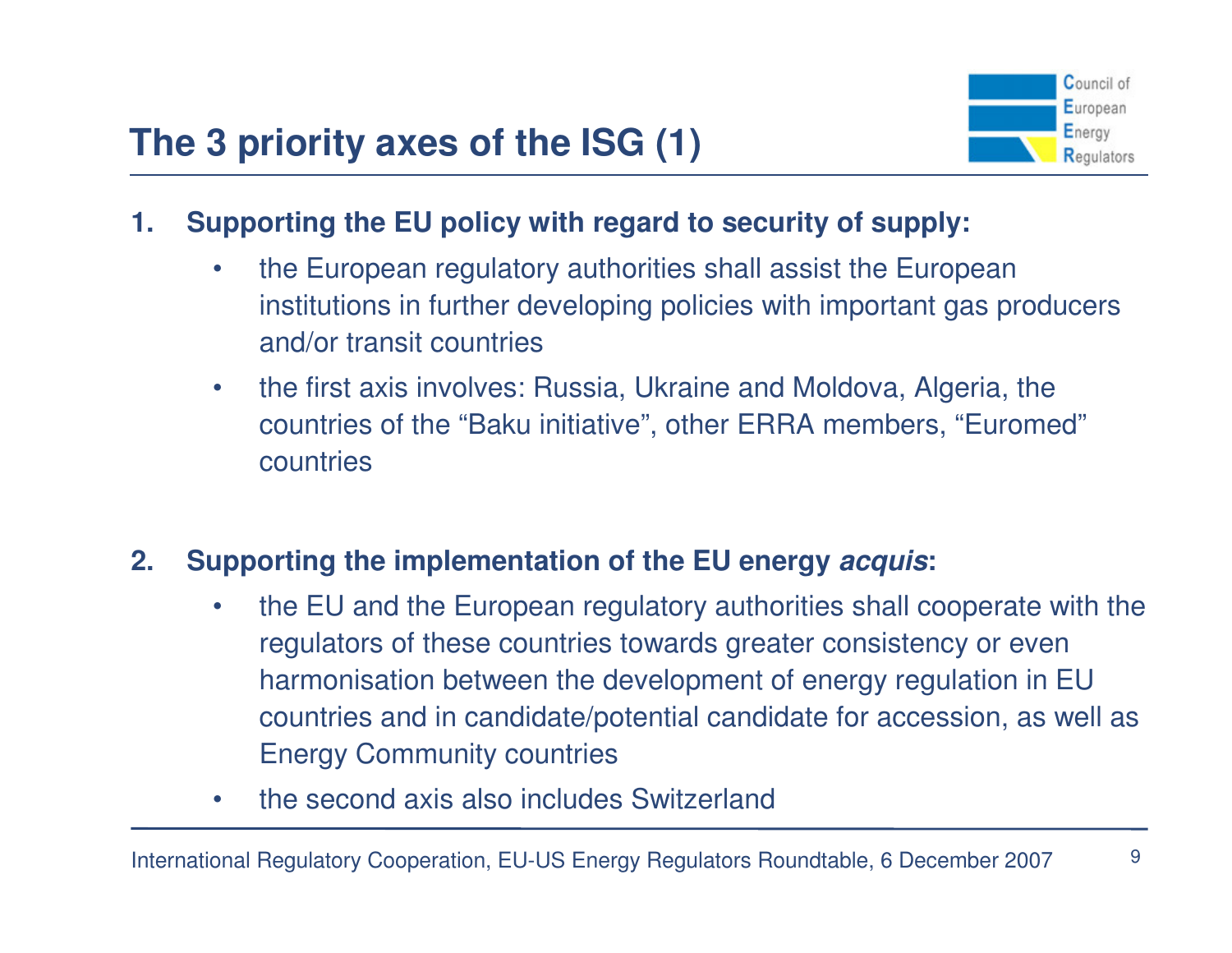

- **3. Structuring the dialogue between the European regulatory authorities and other regulators in order to share experiences and good practices:**
	- • the third priority axis would involve NARUC, FERC, as well as ARIAE (Iberian-American regulators association)
	- $\bullet$  further contacts could be established with other regional regulatory associations such as the African regulators forum (AFUR) in order to set up institutional cooperation
	- $\bullet$  collaboration with inter-governmental organisations and multilateral financial institutions will also be developed (International Energy Agency, European Investment Bank, European Bank for Reconstruction and Development, World Bank…)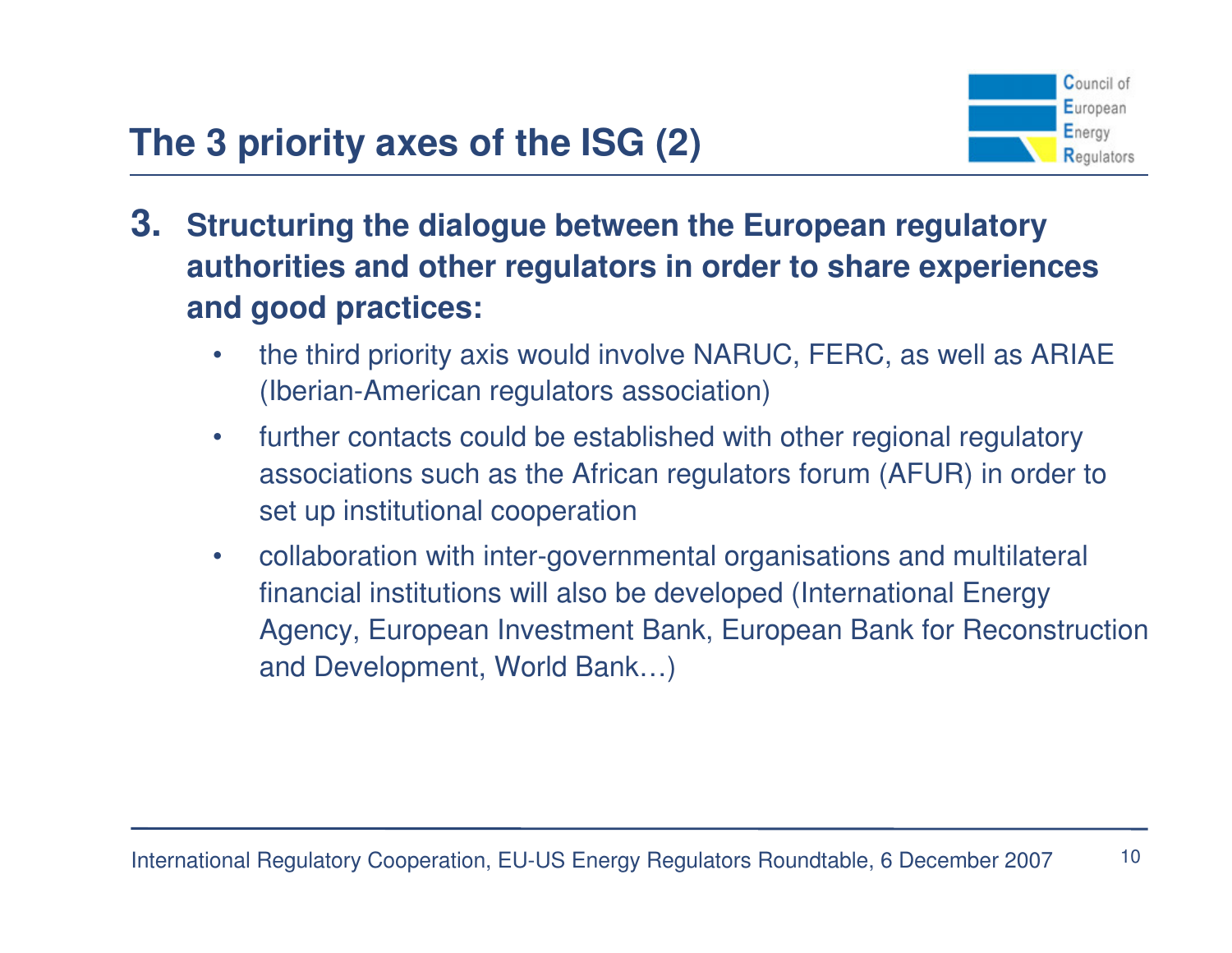

## **3. Major regional and bilateral initiatives**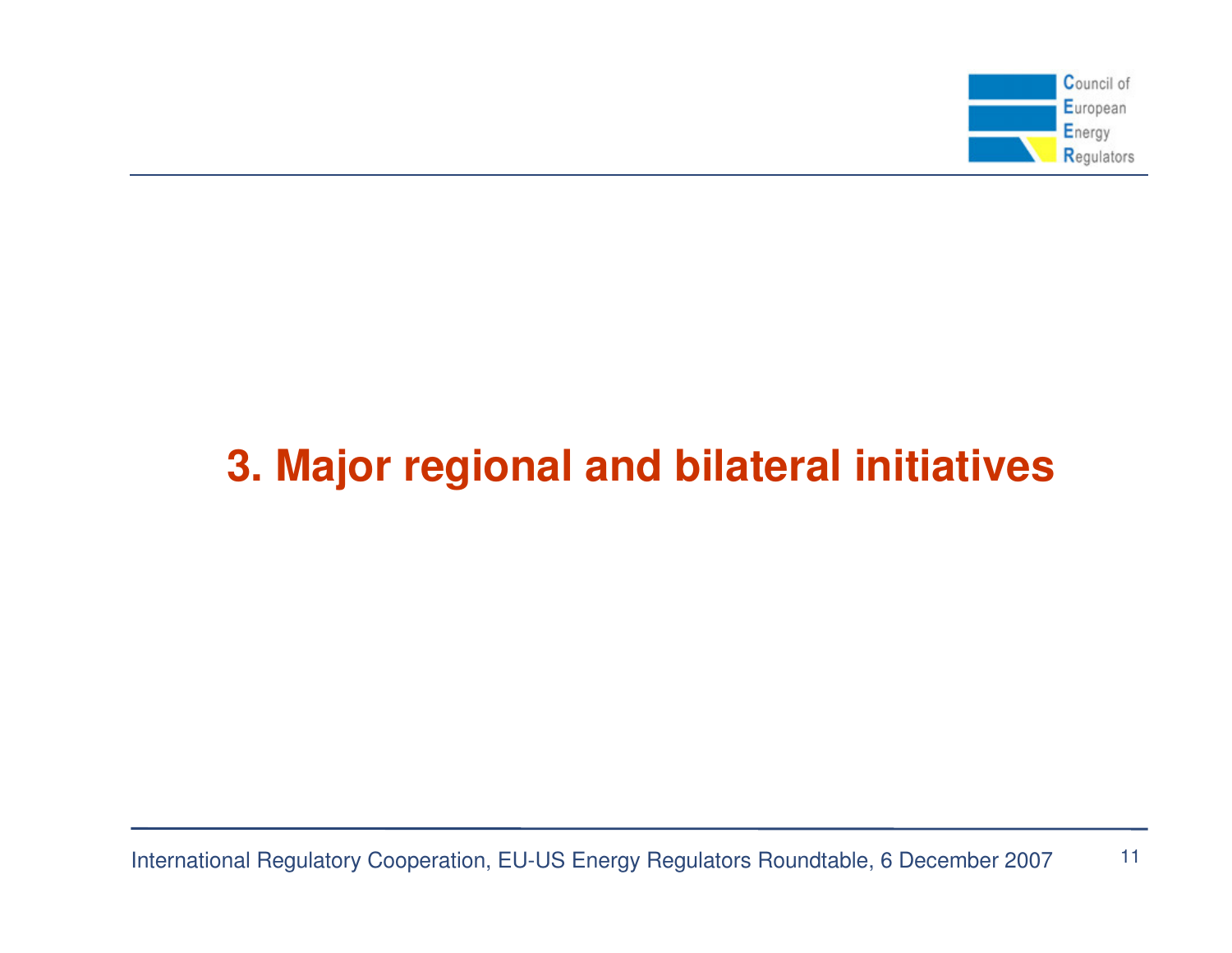- • **The Mediterranean Working Group on Electricity and Natural Gas Regulation, initiated by the Italian regulatory authority (AEEG), was created in Rome in May 2006**
	- • MEDREG is composed of the main representatives of regulatory authorities or ministries of countries where an independent regulatory authority has not yet been established
	- • 4 Ad-Hoc Working Groups (AG) have been launched in 2007: Electricity AG; Natural Gas AG; Renewables, Environment and Sustainability AG; Institutional issues AG
- $\bullet$  **The main objective of MEDREG is to promote a stable, harmonised regulatory framework in the EU-Mediterranean energy market,** providing the maximum benefits to energy consumers in both regions
	- • MEDREG is supported by the European Commission, the Italian Ministry of Economic Development, the Rome Euro-Mediterranean Energy Platform (REMEP) and CEER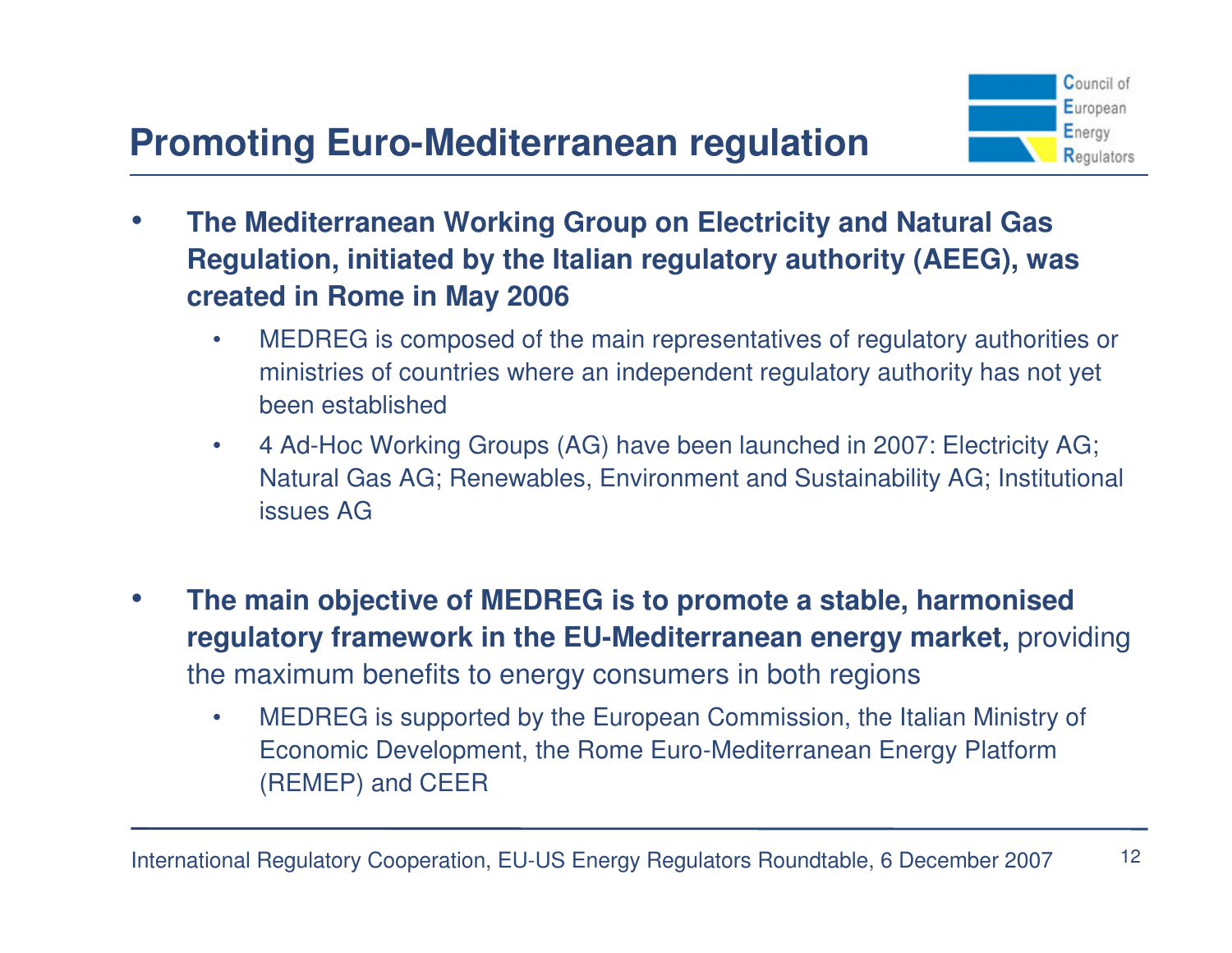

- • **The INOGATE Programme is a regional energy programme funded by the EU's TACIS Programme** 
	- $\bullet$  INOGATE aims at creating opportunities for energy cooperation and networking in the framework of the "Baku Initiative" between the EU, the littoral States of the Black and Caspian Seas and their neighbouring countries
- $\bullet$  **CEER was invited to participate actively in the cooperation process, notably through INOGATE training programs**
- $\bullet$  **Representatives of CEER shall attend meetings and conferences and make presentations on various issues:**
	- $\bullet$ market convergence
	- $\bullet$ energy regulatory authorities
	- •harmonization of codes and standards
	- •…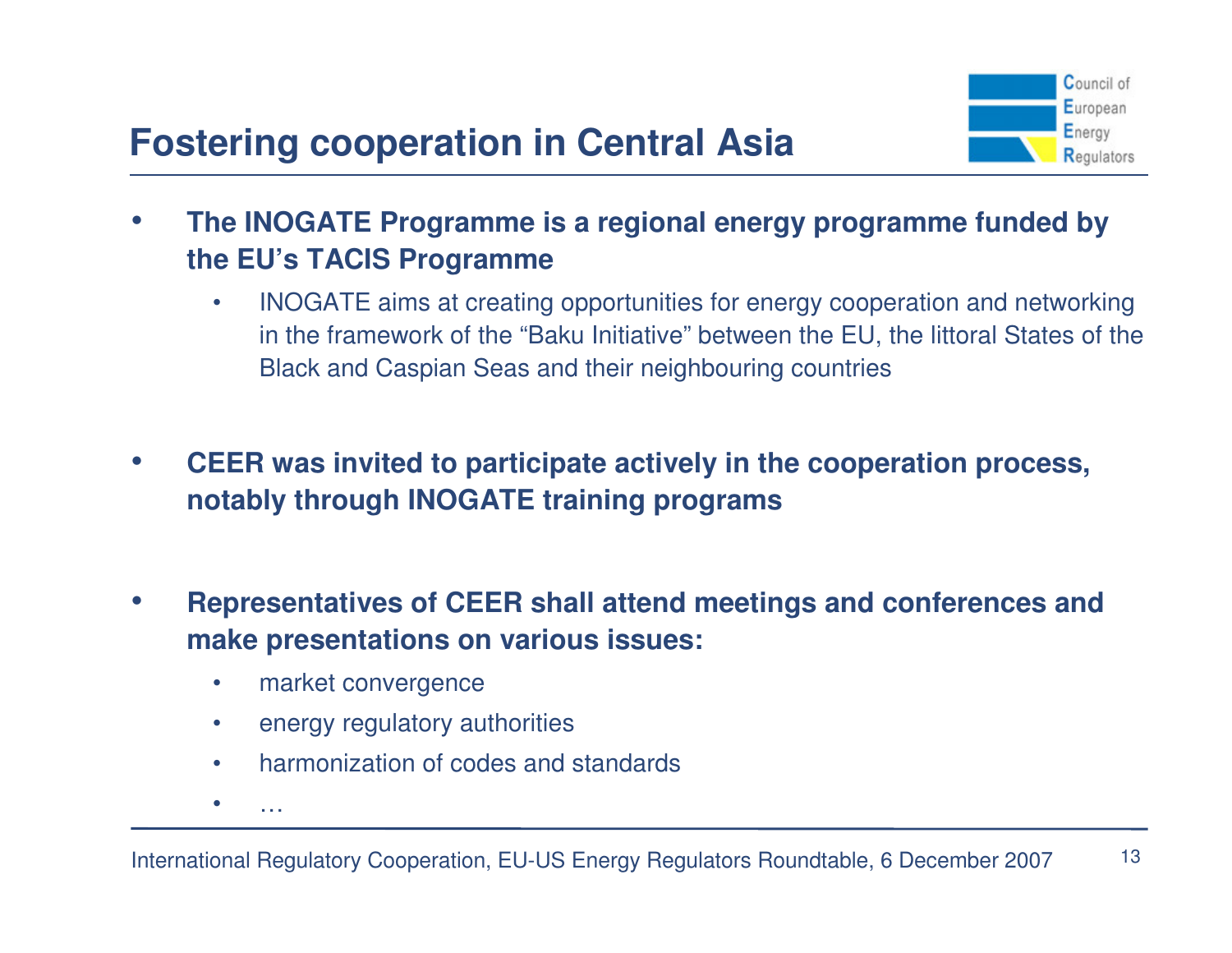- $\bullet$  **Twinning is the main instrument for institutional cooperation to integrate the EU acquis,** and a prerequisite to the participation in EU Agencies and programmes
- $\bullet$  **The main characteristic of this cooperation instrument:**
	- •**demand driven:** need to identify the particular projects
	- • **bilateral,** not "tailor-made": there may only be one proposal to participate in this projects by member State at a time
	- $\bullet$  **differentiated management of funds** depending on the region: project selection by the EC (SEE) or by the contracting authorities (Euromed)
	- $\bullet$ **value added:** there must be a real exchange of expertise
- $\bullet$  **Ongoing twinning projects to date:**
	- •Morocco, Lebanon, Jordan, Tunisia and Egypt
	- •Ukraine, Moldova and Azerbaijan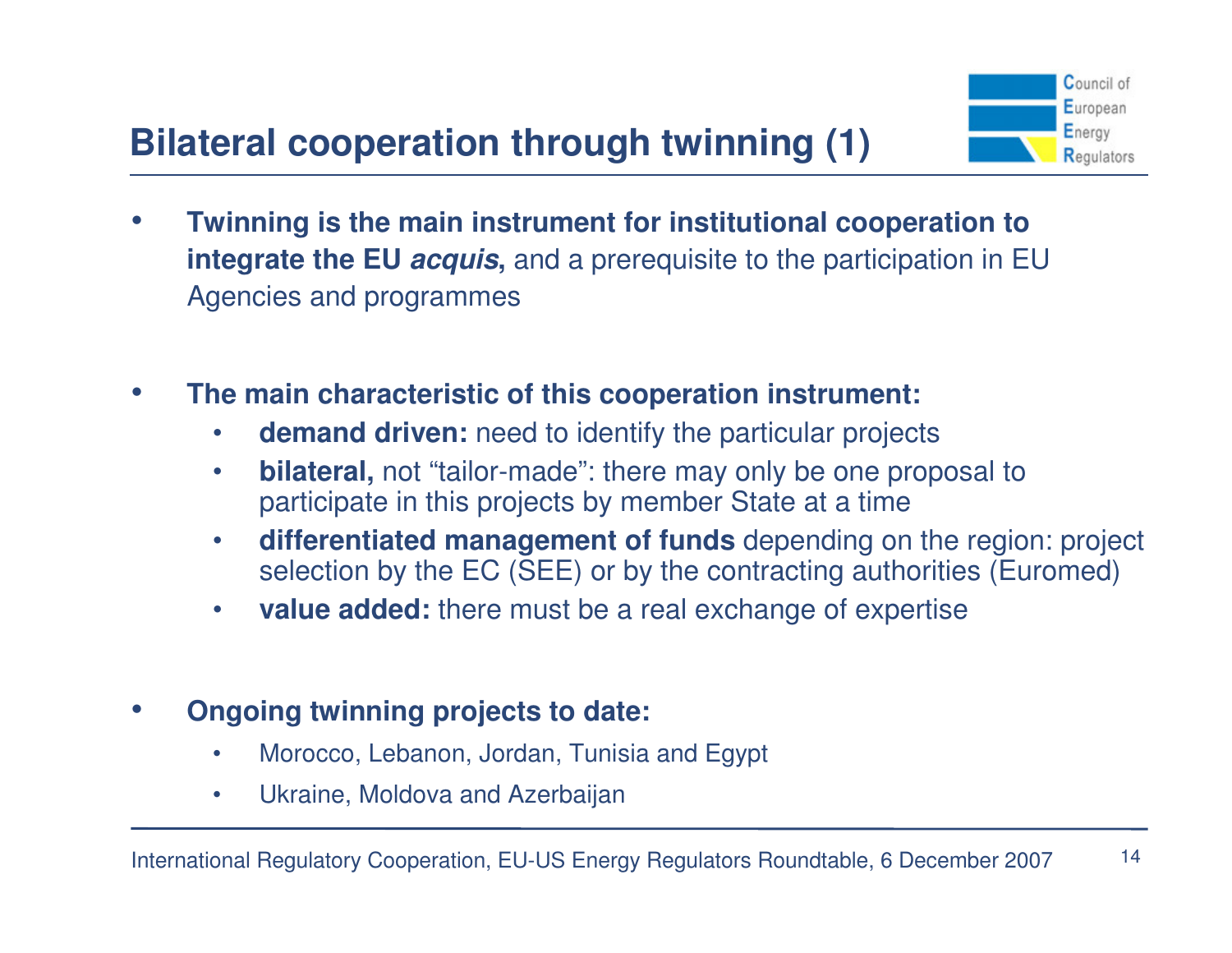- $\bullet$  **Focus on the twinning project with NERC (National Energy Regulatory Commission of Ukraine):**
	- •**title: "Regulatory and Legal Capacity Strengthening of Energy Regulation"**
	- $\bullet$ **twinning consortium: AEEG (IT), E-Control (AT) and ERÚ (CZ)**
	- $\bullet$ **total duration: 22 months / opening Workshop: May 2007**
	- •**financial frame: €1,1 million**
- • **The project consists of six main components:**
	- 1. Selected assistance on the institutional strengthening of NERC
	- 2. Review and harmonisation of EU Energy legislation
	- 3. Multi-year incentive-based regulation and benchmarking
	- 4. Development of a quality of service regulation programme
	- 5. Selected support in monitoring of the wholesale electricity market
	- 6. Selected support in the unbundling process